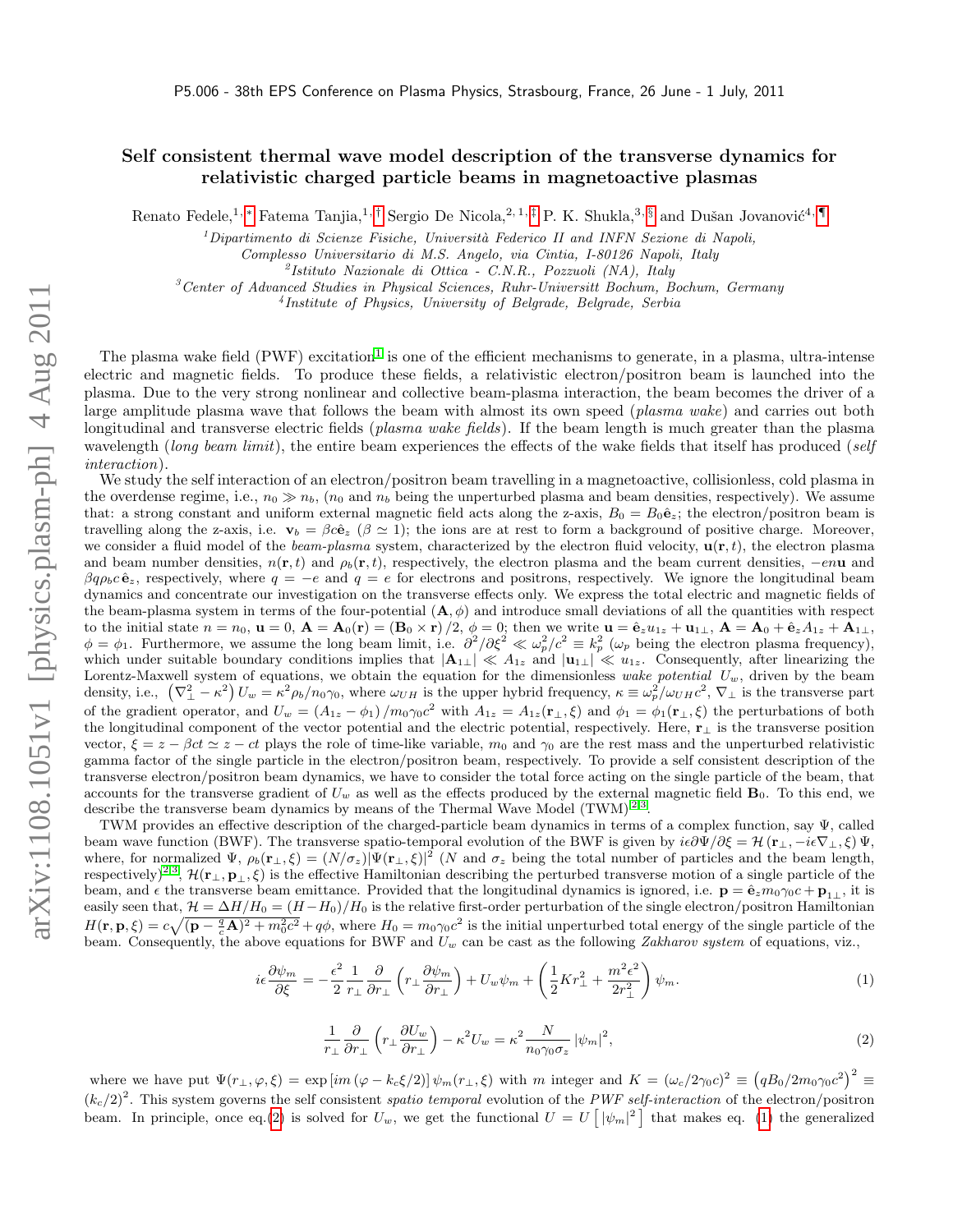nonlinear Schrödinger equation (NLSE). Note that, due to the *helicity* phase factor  $\exp[i m (\varphi - k_c \xi/2)]$  for  $m \neq 0$  the BWF describes vortices states associated with the orbital angular momentum of the beam particles in the external magnetic field  $(m$  plays the role of vortex charge). Based on the pair of eqs.  $(1)$  and  $(2)$ , an investigation, both analytical and numerical, has been carried out, taking into account the diverse limiting cases. Hereafter, and in Ref.<sup>[4](#page-2-8)</sup>, we give a summary of the maim results.

First of all, in the linear limit, i.e.  $U = U \left[ |\psi_m|^2 \right] \simeq 0$  (the beam is travelling along  $B_0$  and the self interaction is assumed negligible), for arbitrary integer  $m$ , the pair of eqs. [\(1\)](#page-0-1) and [\(2\)](#page-0-0) reduces to a linear Schrödinger equation that admits solutions in the form of Laguerre-Gauss modes, say  $\psi_{p,m}(r_{\perp},\xi)$  (p is an arbitrary integer), whose transverse size,  $\sigma_{p,m}(\xi)$ , is proportional to the one associated with the purely Gaussian mode  $(m = p = 0)$ , say  $\sigma(\xi)$ . The latter satisfies the following envelope equation:  $d^2\sigma/d\xi^2 + K\sigma - \epsilon^2/\sigma^3 = 0$ . For a long enough region along z, it describes the typical sausage-like transverse beam size modulations (betatron oscillations), preserving the collapse (focusing to a single point). Fig. [1](#page-1-0) shows the density plot for  $|\psi_{p,m}|^2$  in the normalized plane  $(x/\sigma, y/\sigma)$  for some combinations of p and m. For a given m, the number of rings increases as p increases. When  $m = 0$ , the structure of the density plots is always constituted by a central core plus p rings, whilst for  $m \neq 0$ , the density plots are associated with the diverse states of vortices.



<span id="page-1-0"></span>FIG. 1: Left: Density plots for  $|\Psi_{m,p}|^2$  in the normalized plane  $(x/\sigma, y/\sigma)$  for some combinations of p and m. Right: qualitative representation of the BWF phase for different values of the vortex charge m when  $p = 0$ .

When the self interaction is not negligible, one can suitably investigate two limiting cases.

(i). If the transverse beam size is much greater than the plasma wavelength, i.e.  $k_p \sigma \gg 1$ , the system [\(1\)](#page-0-1) and [\(2\)](#page-0-0) reduces to the 2D Gross-Pitaevskii equation, i.e.,

$$
i\epsilon \frac{\partial \psi_m}{\partial \xi} = -\frac{\epsilon^2}{2} \frac{1}{r_\perp} \frac{\partial}{\partial r_\perp} \left( r_\perp \frac{\partial \psi_m}{\partial r_\perp} \right) - \frac{N}{\sigma_z n_0 \gamma_0} \left| \psi_m \right|^2 \psi_m + \left( \frac{1}{2} K r_\perp^2 + \frac{m^2 \epsilon^2}{2r_\perp^2} \right) \psi_m.
$$

In Ref.<sup>[4](#page-2-8)</sup> we carry out a numerical analysis of this sort of NLSE, showing the existence of vortices, nonlinear coherent states (2D solitons) and beam halos. here, from the virial equation associated to this NLSE, we find the following envelope equation:

$$
d^2\sigma_m^2/d\xi^2 + 4K\sigma_m^2 = 4\mathcal{A}_m,
$$

where  $\mathcal{A}_m \equiv \pi \epsilon^2 \int_0^\infty \left[ \left| \partial \psi_m / \partial r_\perp \right|^2 + \left( m^2 / r_\perp^2 \right) \left| \psi_m \right|^2 \right] r_\perp dr_\perp - \left( \pi N / \sigma_z n_0 \gamma_0 \right) \int_0^\infty \left| \psi_m \right|^4 r_\perp dr_\perp + (K/2) \sigma_m^2$  is constant of motion, i.e.  $d\mathcal{A}_m/d\xi = 0$ , and  $\sigma_m \equiv \left[2\pi \int_0^\infty r_\perp^2 |\psi_m(r_\perp,\xi)|^2 r_\perp dr_\perp\right]^{1/2}$  is the transverse beam size. Note that the interplay between